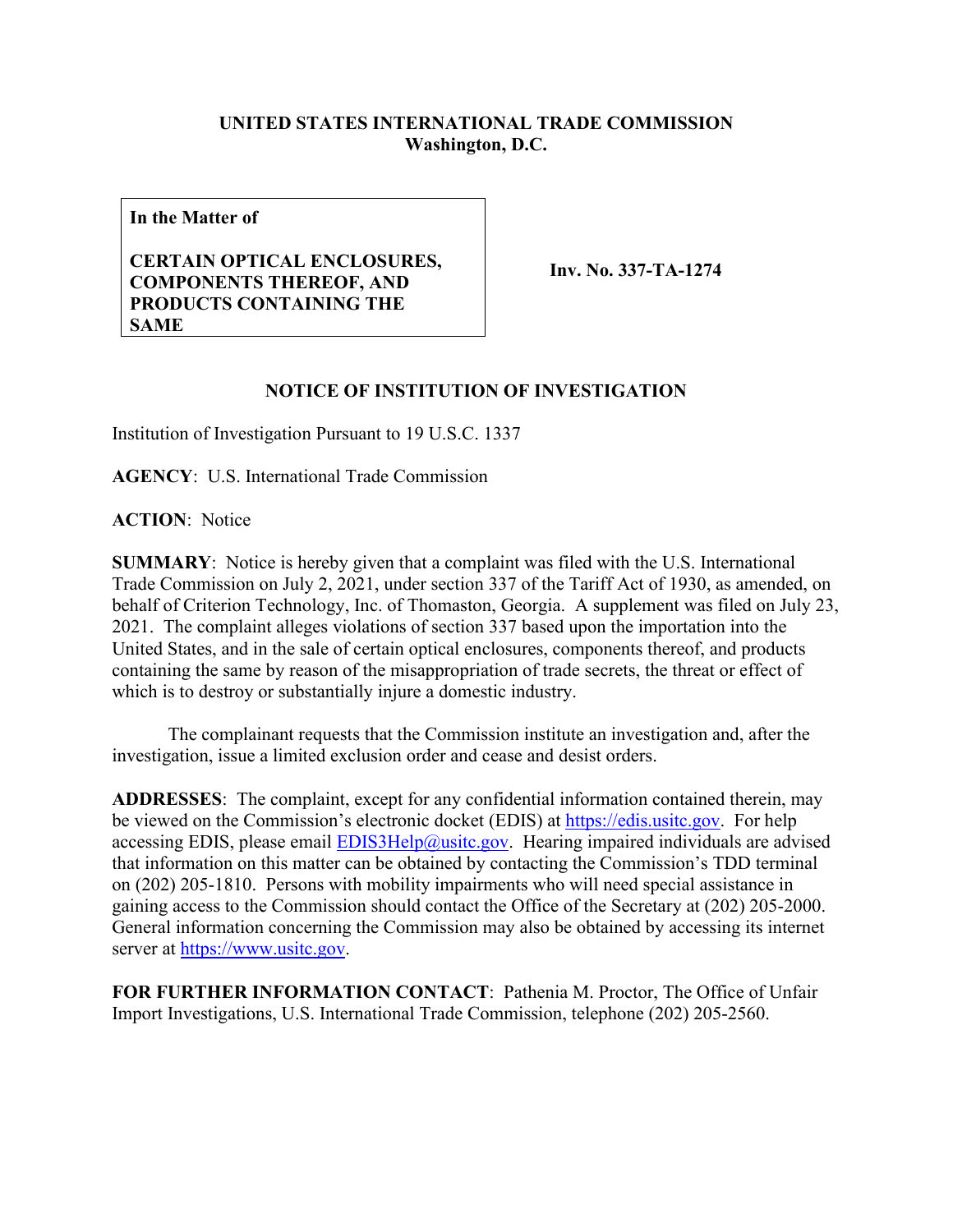## **SUPPLEMENTARY INFORMATION**:

AUTHORITY: The authority for institution of this investigation is contained in section 337 of the Tariff Act of 1930, as amended, 19 U.S.C. 1337, and in section 210.10 of the Commission's Rules of Practice and Procedure, 19 C.F.R. 210.10 (2020).

SCOPE OF INVESTIGATION: Having considered the complaint, the U.S. International Trade Commission, on August 4, 2021, ORDERED THAT –

(1) Pursuant to subsection (b) of section 337 of the Tariff Act of 1930, as amended, an investigation be instituted to determine whether there is a violation of subsection (a)(1)(A) of section 337 in the importation into the United States, or in the sale of certain products identified in paragraph (2) by reason of misappropriation of trade secrets, the threat or effect of which is to destroy or substantially injure an industry in the United States;

(2) Pursuant to section 210.10(b)(1) of the Commission's Rules of Practice and Procedure, 19 C.F.R. 210.10(b)(1), the plain language description of the accused products or category of accused products, which defines the scope of the investigation, is "polycarbonate and nylon optical enclosures";

(3) For the purpose of the investigation so instituted, the following are hereby named as parties upon which this notice of investigation shall be served:

(a) The complainant is:

Criterion Technology, Inc. 101 McIntosh Parkway Thomaston, GA 30289

(b) The respondents are the following entities alleged to be in violation of section 337, and are the parties upon which the complaint is to be served:

> Velodyne Lidar USA, Inc. 5521 Hellyer Avenue San Jose, CA 95138

Fujian Fran Optics Co., Ltd. No. 25, Standard Workshop Juyuanzhou Jinshan Industrial District Fuzhou, 350002, Fujian China

(c) The Office of Unfair Import Investigations, U.S. International Trade Commission, 500 E Street SW, Suite 401, Washington, DC 20436; and